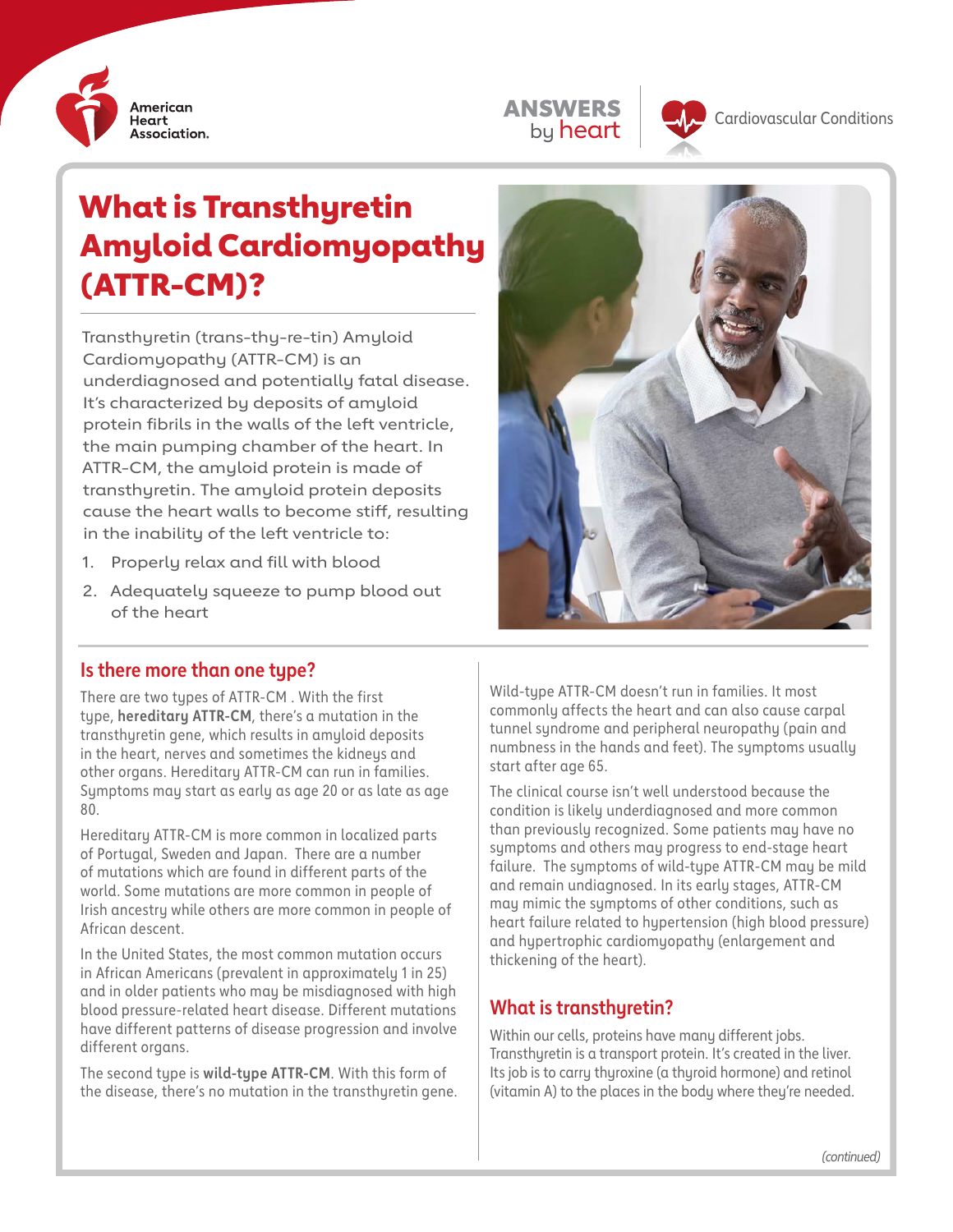

# *What is Transthyretin Amyloid Cardiomyopathy (ATTR-CM)?*



## **What is cardiomyopathy?**

Cardiomyopathy is a heart condition that prevents the heart muscle from functioning normally. Some forms of cardiomyopathy are associated with an enlargement and weakening of the heart muscle. Other forms are associated with a stiffening of the heart muscle so that it can't relax and fill with blood effectively. In both cases, the blood isn't pumped adequately to the body and backs up into the lungs. This causes fatigue, shortness of breath, leg swelling and abdominal bloating, a condition known as heart failure.

There are many different causes of heart failure that might be underdiagnosed and treatable. ATTR-CM is one such condition. ATTR-CM can cause both weakening and stiffening of the heart muscle.

#### **What causes ATTR-CM?**

Due to genetic mutation or aging, the transthyretin doesn't assemble normally These abnormal proteins then clump together and shape themselves into amyloid fibrils. The fibrils travel through the bloodstream and are deposited in many organs, including the heart. As fibrils accumulate in the tissue, they thicken and stiffen the myocardium or wall of the heart. This causes a cardiomyopathy and, ultimately, heart failure.

#### **What are the risk factors?**

For Hereditary Transthyretin Amyloid Cardiomyopathy:

- A family member with ATTR-CM or heart failure
- Age 50+ (although symptoms begin anywhere from age 20 to age 80)
- Gender primarily male
- Race African American

For Wild-Type Transthyretin Amyloid Cardiomyopathy:

- Age 65+
- Gender primarily male

## **What are the symptoms of ATTR-CM?**

Sumptoms are like those associated with heart failure:

- Shortness of breath is the most common, especially with minimal exertion and when lying down; the other symptoms usually occur after the shortness of breath is already there
- Coughing or wheezing, especially when lying down
- Swelling in the feet, ankles and legs
- Bloating in the abdomen
- Confusion or trouble thinking
- Increased heart rate
- Palpitations or abnormal heart rhythms

Additional symptoms:

- Numbness or tingling in the hands and feet
- Carpal Tunnel Syndrome

#### **How is ATTR-CM diagnosed?**

The diagnosis may be suspected because of typical symptoms and the results of a routine cardiac test—an electrocardiogram or echocardiogram . Once suspected, more specialized tests are needed to confirm the diagnosis. These could include:

- Imaging studies of the heart, most commonly a cardiac MRI and/or a nuclear medicine scan of the heart
- A tissue biopsy of an affected organ
- Genetic testing